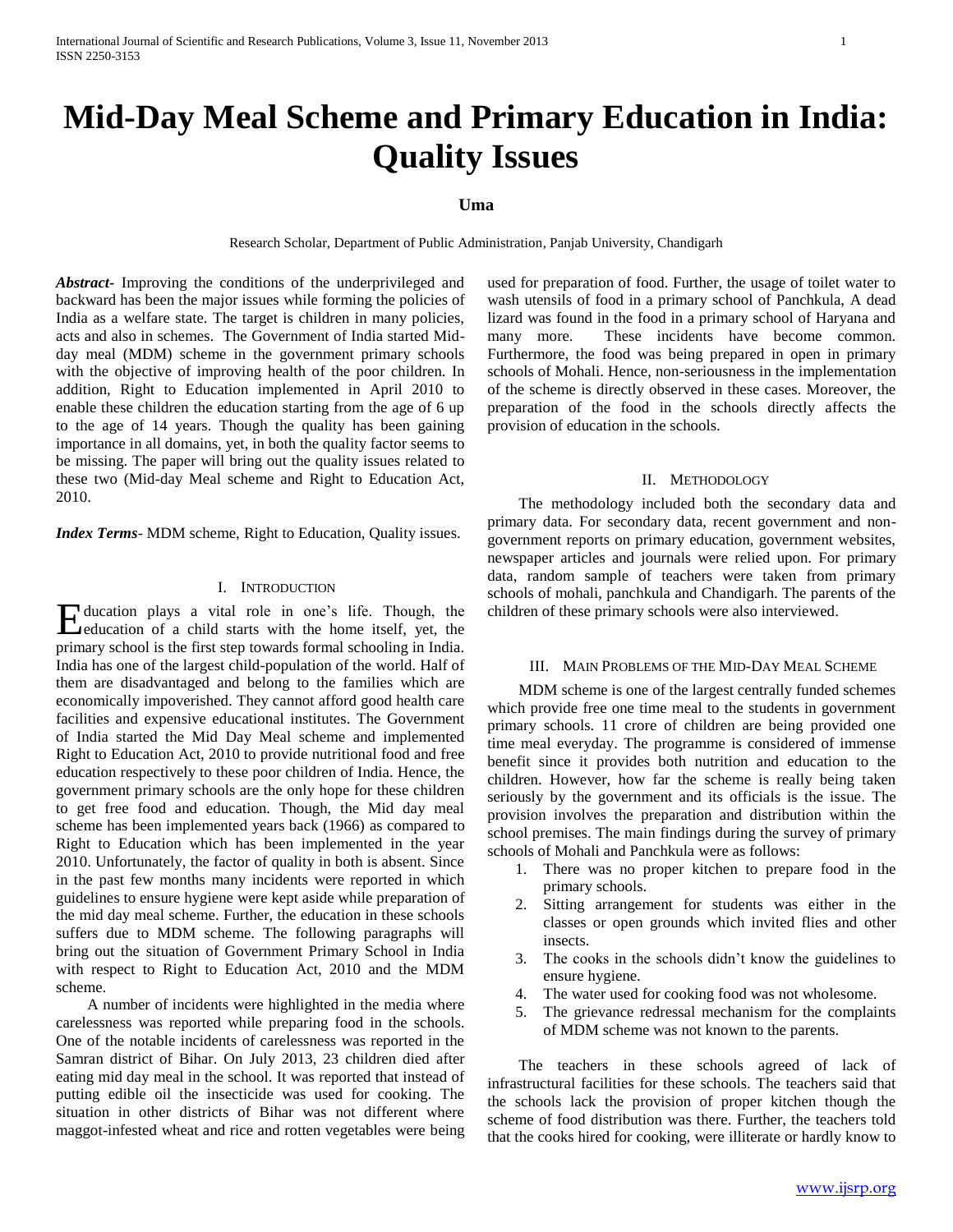read basic hindi or punjabi. These people didn't know about the guidelines issued by the MHRD to ensure the hygine.

 Hence, it was concluded that MDM scheme though has been implemented but is not being monitored properly. The scheme has given one way provision. The feedback from the students and parents should be taken regularly. Further, how MDM scheme is affecting the education in the schools.

#### IV. QUALITY AND EDUCATION

 The Right to Education guarantees free education for the children of age group of 6-14 years. However, the quality through this act is not enabled. According to Annual Status of Education Report (ASER), in 2010, 46.3% children of class V could not read the text of class II. In 2011 and 2012 this percentage increased to 51.8% and 53.2% respectively. This is an alarming situation in terms of quality being offered in these schools.

 The interviews with the teachers in Primary Schools brought out the following obstacles to ensure quality in the education. Teacher responsibilities in the Primary schools with special reference to MDM scheme: The foremost duty of the teachers has become the supervision and distribution of food among the students. Though the supervision does not improve the quality of food, yet, teachers get distracted from the main duty of teaching. Further, many teachers added that the students after eating tend to sleep. The higher officials didn't bother about the teaching or learning of the students. According to one of the teachers they clearly say that 'Let the children sleep. They will develop better physically'. Hence, distributing food and guarding these children has become the prime duty of these teachers. This neglects the main duty of teaching in these schools.

 To add to the issue of quality education for the students, they have to be given passing grades in these classes. The results must be 100% pass, whether they learn the subject matter or not. The teachers were unable to justify their profession of teaching and evaluating a child in these schools. Further, it was stated by a senior teacher that the 'quality is certainly being compromised in education. The students get pass whether they study or not. This will make them suffer in their life later. When there are competitive exams and entrance tests for medical or engineering. If we promote the students every year then the competitive exams held should also be made cleared by all the candidates appearing. Why don't they pass all the candidates?? It was stated by one of the retired teachers of a reputed primary school in Chandigarh.

 Hence, it can be concluded that the teachers in these schools were not doing their primary duty of teaching due to many duties assigned to them by the higher officials. Major one of them was the MDM supervision and distribution. Further, the teachers were passing the children in the exams without making them learn because of the pressure of the policy makers and executers. This hampered their role and brought forward the fact that the quality in education was being compromised in the primary schools in India.

#### V. CONCLUSION AND SUGGESTIONS

 Therefore, from the above discussion it was concluded that the clients of government primary schools were the children who belonged to the poor families. Though, the objectives and potential benefits of the MDM scheme were mainly: increased enrolment, attendance and retention; improved child nutrition; and social equity. Though, the enrolment statistics have improved and the dropouts might have reduced however, quality in education and food has also decreased. Since, proper care is not being taken care while preparing the food and teachers are involved in various other duties. The quality has to be taken care in primary education in terms of class size, child-centered teaching process, and continuous assessment of learning of students and so on.

 Further, the meaning of school for these kids and their parents is more of food rather than education. Since the prime duty of teaching was not being done in these schools. The teachers were doing everything except imparting the education. Furthermore, the quality of education was absent as children were being passed to next class every year. The achievements of these programs were being measured quantity wise rather than quality wise.

 The recommended solution for these primary schools is to change the role of government sector in these programs. The preparation of food for the students should be contracted out to the non-government organizations. The negligence should result to the cancellation of the contracts. Further, the government's role should be more of monitoring and regulating these organizations. In addition, the contact numbers of redressal mechanism for mid day meal scheme should be made available with the parents representatives and teachers in the schools. This will help the teachers to bring back to their main work of teaching.

 Further, to improve quality in the education, the students should be told the importance of education. Small plays and entertaining games should be organized for the children to develop to their potential. The evaluation of a student should be done on the bases his performance. If the students can not be failed then some criteria should be adopted that students get promoted to next class only when they have learnt about the previous. The chance to improve the grades in previous classes should be given to the students. The teachers should give special attention to the weak students. As a result, they learn in the school in a better manner.The methodology of teaching should be developed through organizing workshops. The parents of these children are illiterate; therefore, the onus to make children learn lies on the shoulders of the teachers. Hence, the teachers' role and responsibilities should be clearly defined. The teachers must be engaged in their prime duty of teaching only. Hence, redefining the role of teachers in these primary schools is the need of the hour.

#### **REFERENCES**

- [1] Annual Status of Education Report of 2010, 2011 and 2012
- [2] [www.thetribune.com](http://www.thetribune.com/)
- [3] [www.thehindu.com](http://www.thehindu.com/)
- [4] [http://www.accountabilityindia.in/accountabilityblog/2568-mid-day-meal](http://www.accountabilityindia.in/accountabilityblog/2568-mid-day-meal-scheme-story-so-far)[scheme-story-so-far](http://www.accountabilityindia.in/accountabilityblog/2568-mid-day-meal-scheme-story-so-far)